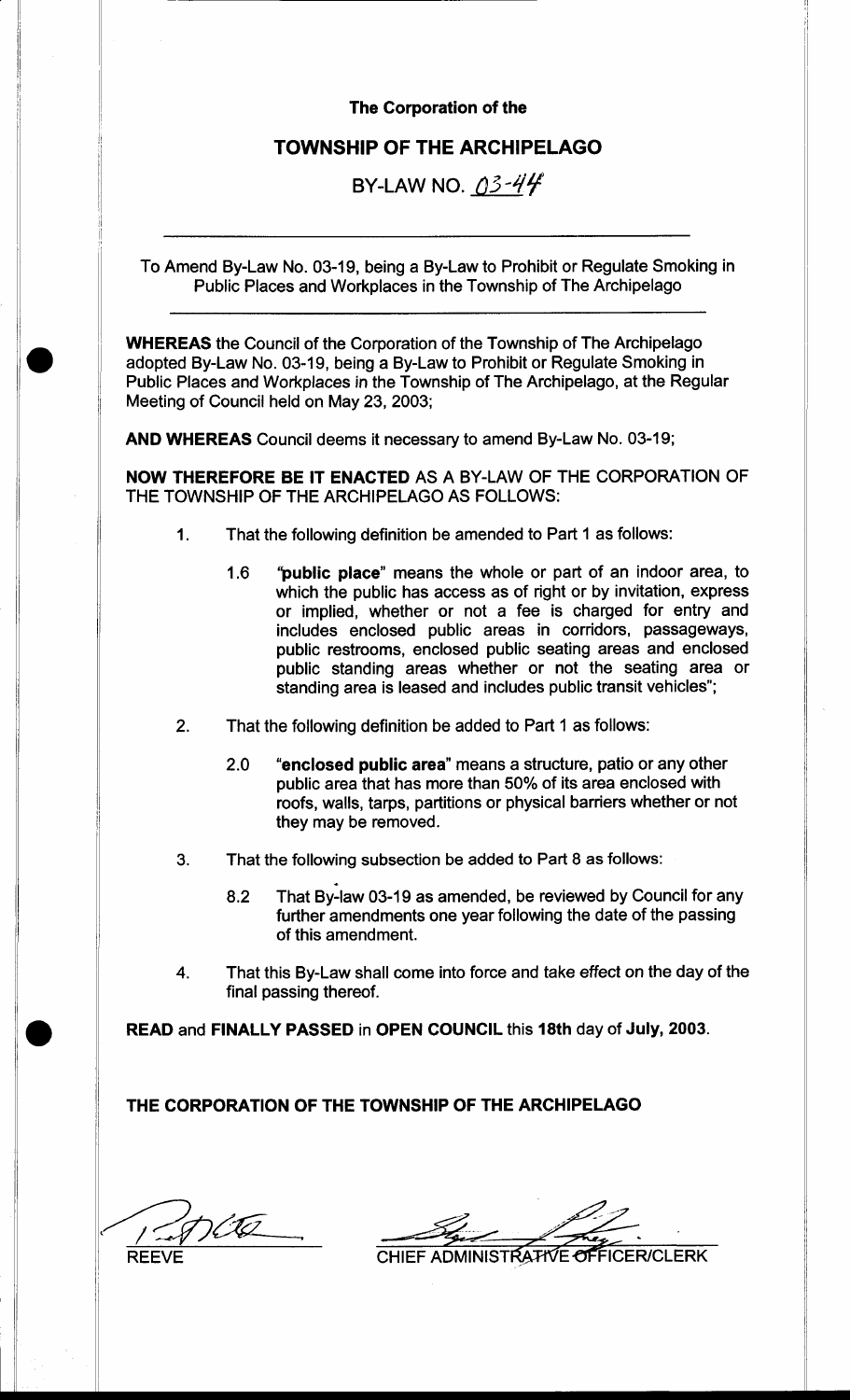### CONSOLIDATED BY-LAW The Corporation of the

# TOWNSHIP OF THE ARCHIPELAGO

# BY.LAW NO. 03. <sup>19</sup>

as Amended by By-Law 03-  $44$ 

Being a By-Law to Prohibit or Regulate Smoking in Public Places and Workplaces in the Township of The Archipelago

WHEREAS section 115 of the Municipal Act, 2001, c. 25, authorizes the Council of a municipality to pass a by-law to prohibit or regulate the smoking of tobacco in public places and workplaces within the municipality and designating public places or workplaces or classes or parts of such places as places in which smoking tobacco or holding lighted tobacco is prohibited;

AND WHEREAS it has been determined that environmental tobacco smoke (exhaled smoke and the smoke from idling cigarettes, cigars or pipes), also known as secondhand smoke, is a serious health hazard because of its adverse effects and risk to the health of all of the inhabitants and workers in the Township of The Archipelago;

AND WHEREAS it is desirable for the health, safety, and welfare of the inhabitants and workers of the Township of The Archipelago to provide for the prohibiting and abating of smoking and second-hand smoke in accordance with the provisions of this By-Law;

## NOW THEREFORE THE COUNCIL OF THE CORPORATION OF THE TOWNSHIP OF THE ARCHIPELAGO ENACTS AS FOLLOWS:

### PART <sup>1</sup>

- 1. DEFINITIONS
- 1.0 ln this By-Law;
- 1.1 "Township" means the Township of The Archipelago
- 1.2 "employee" means a person who performs any work for or supplies any service to an Employer and includes a volunteer and a person who is self-employed and employment has a corresponding meaning;
- 1.3 "employer" means any person who, as the owner, proprietor, manager, contractor, superintendent or overseer of any activity, business, work, trade, occupation, or profession, has control over or direction of, or is directly or indirectly responsible for the employment of an employee;
- 1.4 "person" includes a corporation;
- "proprietor" means the person who ultimately controls, governs or directs the activity carried on within a premise referred to in Part III and includes the person actually in charge of a premises at any particular time; 1.5
- "**public place**" means the whole or part of an indoor area, to which the public has access as of right or by invitation, express or implied, whether or not a fee is charged for entry and includes enclosed public areas in corridors, passageways, public restrooms, enclosed public seating areas and enclosed public standing areas whether or not the seating area or standing area is leased and includes public transit vehicles"; 1.6
- "public transit vehicle" means any vehicle used for transporting the public and includes a school bus and a passenger vehicle used for hire; 1.7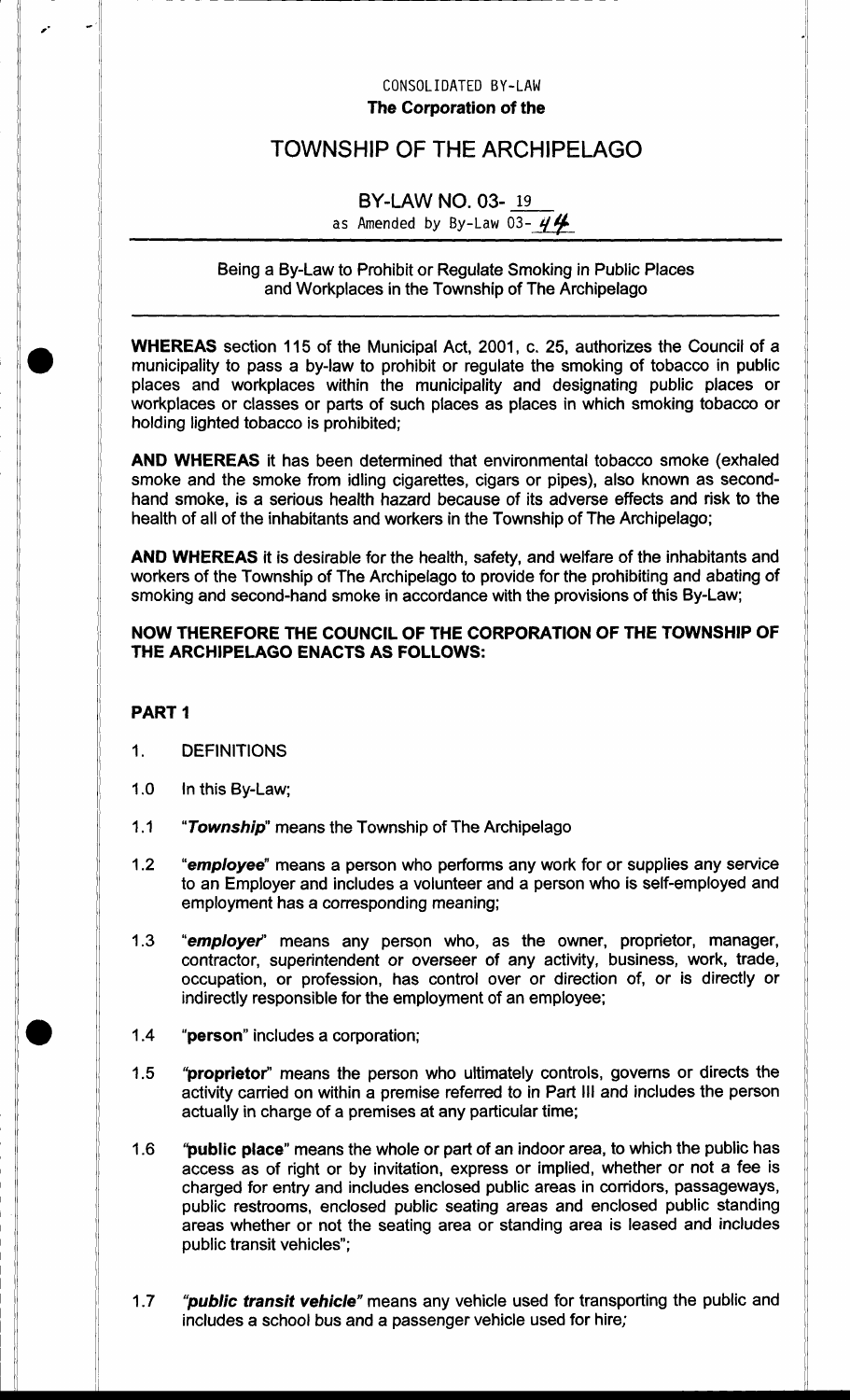- 1.8 "smoke" or "smoking" includes the carrying of a lighted cigar, cigarette, pipe or any other lighted smoking equipment, but does not include smoke or smoking where smoke or smoking is used in a stage production or a theatrical performance;
- 1.9 "workplace" means any indoor area or part thereof in which one or more employees work, including any other indoor area utilized by employees and includes a public transit vehicle and any other vehicle in which an employee works and which is provided by an employer.
- 2.O "enclosed public area" means a structure, patio or any other public area that has more than 50% of its area enclosed with roofs, walls, tarps, partitions or physical barriers whether or not they may be removed.

#### PART II

- 2. WORKPLACES
- 2.1 No person shall smoke in any workplace within the Township of The Archipelago whether or not a No Smoking sign is posted.
- 2.2 Section 2.1 does not apply to any part of a workplace that is used as <sup>a</sup> private residence.
- 2.3 Every employer shall:
	- (i) ensure compliance with this By-Law;
	- (ii) give notice to each employee in the workplace that smoking is prohibited in the workplace;
	- (iii) post No Smoking signs in accordance with Part lV of this By-Law in conspicuous locations at every entrance and washrooms in the workplace indicating that smoking is prohibited in the workplace;
	- (iv) ensure that no ashtrays or like paraphernalia are placed or permitted to remain in any workplace where smoking is prohibited under this By-Law.

#### PART IlI

- 3. PUBLIC PLACES
- 3.1 No person shall smoke in any place within the Township of The Archipelago whether or not a No Smoking sign is posted.
- 3.2 Every proprietor of a public place shall:
	- i) ensure compliance with this By-Law;
	- ii) give notice to each person in the public place that smoking is prohibited in the public place;
	- iii) post No Smoking signs in accordance with Part lV of this By-Law in conspicuous locations at every entrance and washrooms in the public place indicating that smoking is prohibited in the public place.
	- iv) Ensure that no ashtrays or like paraphernalia are placed or permitted to remain in any public place.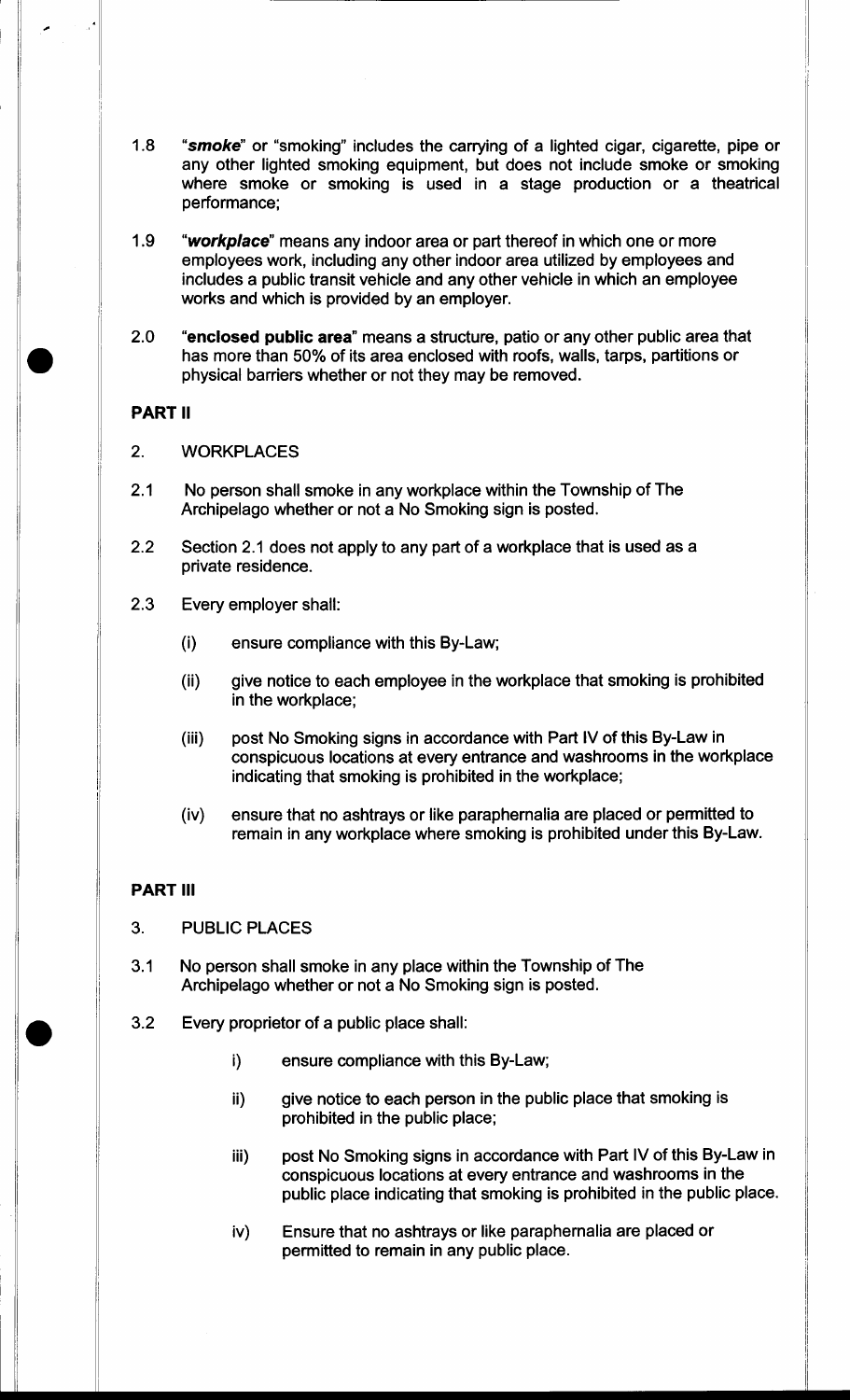#### PART IV

#### 4. SIGNAGE

- 4.1 Every employer and every proprietor shall post and maintain in conspicuous locations at each entrance to the facility and in the washrooms, a sign at least 14 centimetres (5.5 inches) by 14 centimetres (5.5 inches) in size that includes depiction of the intemational No Smoking symbol at least 7.5 centimetres (3 inches), and lettering at least 0.8 centimetres (5/16 inch) high and at least 0.2 centimetres (1/16 inch) wide at the narrowest point, with the rest of the letter sized proportionately, which reads "Township of The Archipelago; By-Law No. 03- $19$  Maximum Fine is \$5,000.00".
- 4.2 Where a No Smoking sign is required to be placed or posted under this By-Law, the sign shall have the proportions, characteristics and minimum measurements as set out in Section 4.1 and shall consist of two (2) contrasting colours, or if the lettering and graphic symbol is to be applied directly to a surface or to be mounted on a clear panel, the lettering and graphic symbol shall contrast with the background.

#### PART V

#### 5. OFFENCES

5.1 Any person who contravenes any of the provisions of this by-law is guilty of an offence and upon conviction is liable to a fine of not more than five thousand (\$5,000.00) as provided for in the Provincial Offences Act, R.S.O. 1990, chapter 33, or any successor thereof.

#### 5.2 ENFORCEMENT

- a) By-Law Enforcement Officers employed by The Archipelago are hereby appointed as inspectors for the purposes of enforcing this By-Law and may:
	- i) at any reasonable time, enter any workplace or public place other than a dwelling unit, for the purpose of determining whether there is compliance with the By-Law;
	- ii) make such examinations, investigations and inquiries as are necessary to determine whether there is compliance with this By-Law.
- b) No person shall obstruct or hinder an inspector carrying out an inspection under this By-Law.

#### PART VI

- 6. CONFLICTS
- 6.1 If a provision of this By-Law conflicts with an Act or Regulation or another By-Law, the provision that is the most restrictive of smoking shall prevail.

#### PART VII

#### 7 SEVERABILIry

7.1 If any section or sections of the By-Law or parts thereof, are found in any court of law to be iltegal or beyond the power of the Township of The Archipelago to enact, such section or sections or parts thereof shall be deemed to be severable